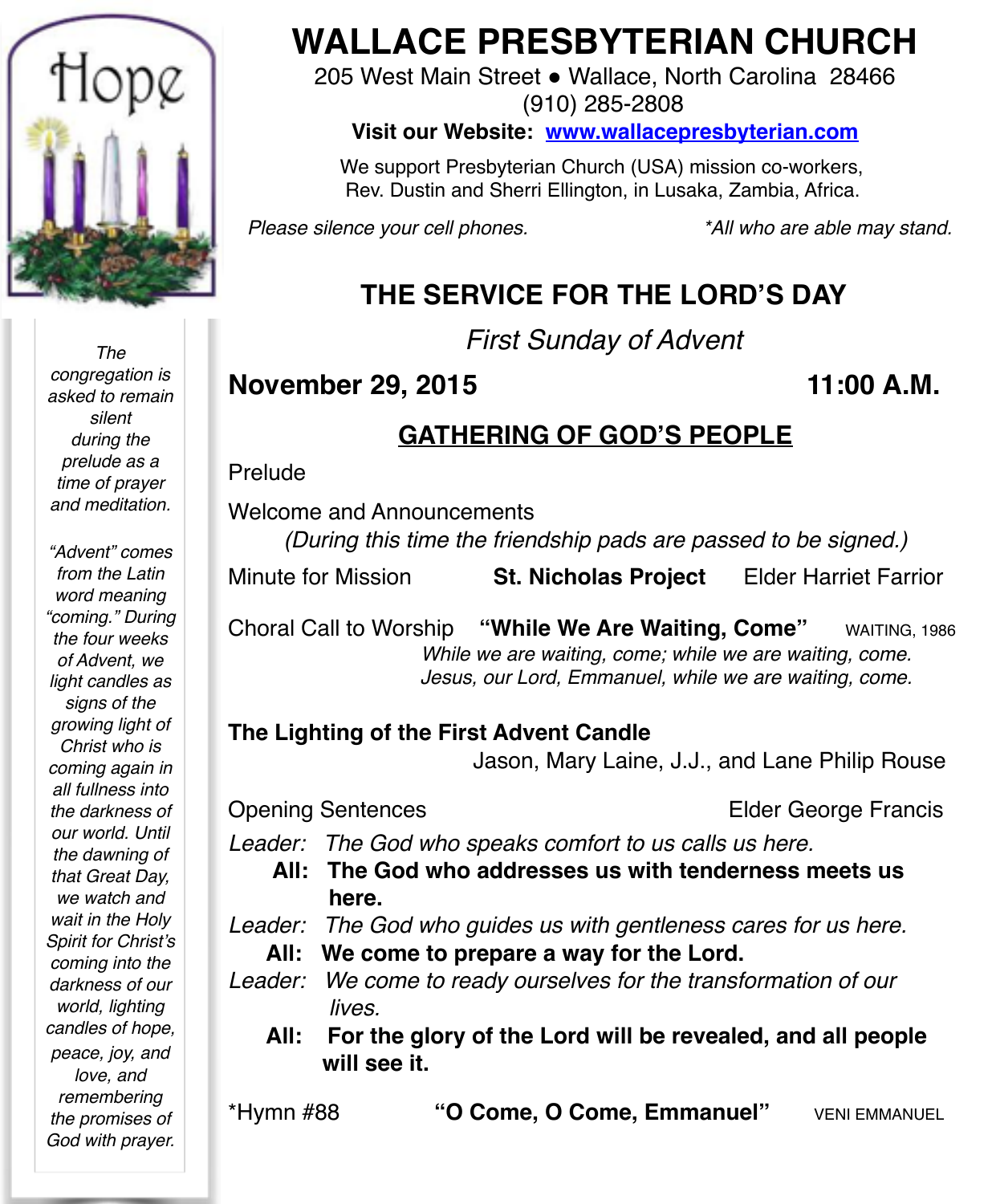*The prayers in today's worship service are taken from Re:worship, an online worship planning resource, and from the Presbyterian Church (USA) worship resources.* 

\*Unison Prayer of Confession

*Lord God, we praise you for sending light into this world. We confess that we live as though the light had never defeated darkness. We confess that we ignore the Savior you sent to be among us and to live in us. We have kept the birth of your Son confined to the Christmas season and do not yearn for his coming each moment in our waiting hearts. Forgive us for not opening our eyes to Jesus. Prepare us for his return. Help us rejoice in the light, so that your grace can illumine the darkened places* of our hearts; *through Jesus Christ, the Light of the world. Amen.*!

\*Responsive Assurance of Pardon

*Leader: Hear the good news of the psalmist's proclamation:*

**All: If I say, "Surely the darkness will overwhelm me, and the light around me will be night,"**

*Leader: Even the darkness is not dark to God, and the night is as bright as the day. The God who promised never to leave us or forsake us has come to us in Jesus Christ."*

**All: who binds up the brokenhearted, heals all our infirmities, and relieves our burden of sin.**

*Leader: So arise, shine; for your light has come,*

**All: And the glory of the Lord has risen upon you. Thanks be to God!**

\*Gloria Patri Hymn #581 *Glory Be to the Father*

## **PROCLAIMING GOD'S WORD**

#### **5th Sunday Building Offering**

Children's Sermon

Anthem **! ! ! ! !** *arr.* D. McCullough, 2006

#### **"Come, Thou Long Expected Jesus"**

*Come, thou long expected Jesus, born to set thy people free; From our fears and sins release us; let us find our rest in thee. Israel's strength and consolation, hope of all the earth thou art, Dear desire of every nation, joy of every longing heart. Born thy people to deliver. Born a child, and yet a king; Born to reign in us forever. Now thy gracious kingdom bring. By thine own eternal spirit rule in all our hearts alone; By thine all sufficient merit, raise us to your glorious throne.*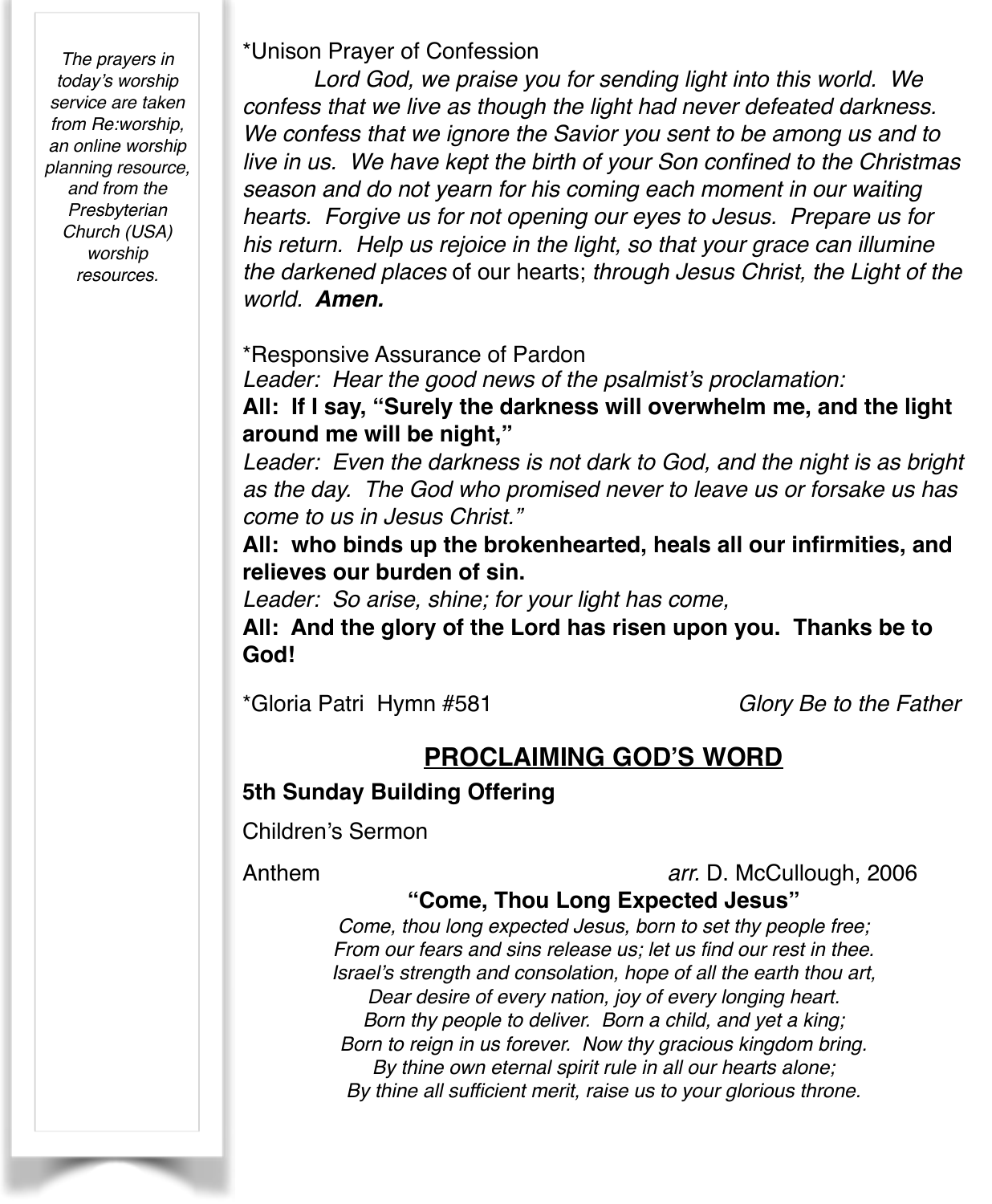Prayer for Illumination

*Speak to us, Lord. Speak to us in the waiting, the watching, the hoping, the longing, the sorrow, the sighing, the rejoicing. Speak to us by your Word in these Advent days, and walk with us until the day of your coming. Amen.*

Old Testament Lesson *Isaiah 40:1-11* Elder George Francis !!!!!!! +Pages 581, 582 \*Hymn #96 WINCHESTER NEW **"On Jordan's Bank the Baptist's Cry"**

| Gospel Lesson | John 1:19-28         | +Page 862             |
|---------------|----------------------|-----------------------|
| Sermon        | "Point It Out to Me" | Dr. Philip K. Gladden |

A Time for Reflection Pastoral Prayer with The Lord's Prayer

#### **GIVING THANKS TO GOD**

Presentation of Tithes and Offerings

**Offertory** 

\*Doxology and Prayer of Dedication *Praise God from whom all blessings flow; Praise Him all creatures here below; Praise Him above ye heavenly host; Praise Father, Son, and Holy Ghost. Amen.*

\*The Affirmation of Faith: The Apostles' Creed I believe in God the Father Almighty, Maker of heaven and earth, And in Jesus Christ his only Son our Lord; who was conceived by the Holy Ghost, born of the Virgin Mary, suffered under Pontius Pilate, was crucified, dead, and buried; he descended into hell; the third day he rose again from the dead; he ascended into heaven, and sitteth on the right hand of God the Father Almighty; from thence he shall come to judge the quick and the dead. I believe in the Holy Ghost, the holy catholic Church, the communion of saints, the forgiveness of sins, the resurrection of the body, and the life everlasting. **Amen.**

\*Hymn #106 **"Prepare the Way, O Zion"** BEREDEN VAG FOR HERRAN

*"A prison cell, in which one waits, hopes, and is completely dependent on the fact that the door of freedom has to be opened from the outside, is not a bad picture of Advent." Dietrich Bonhoeffer, 1943*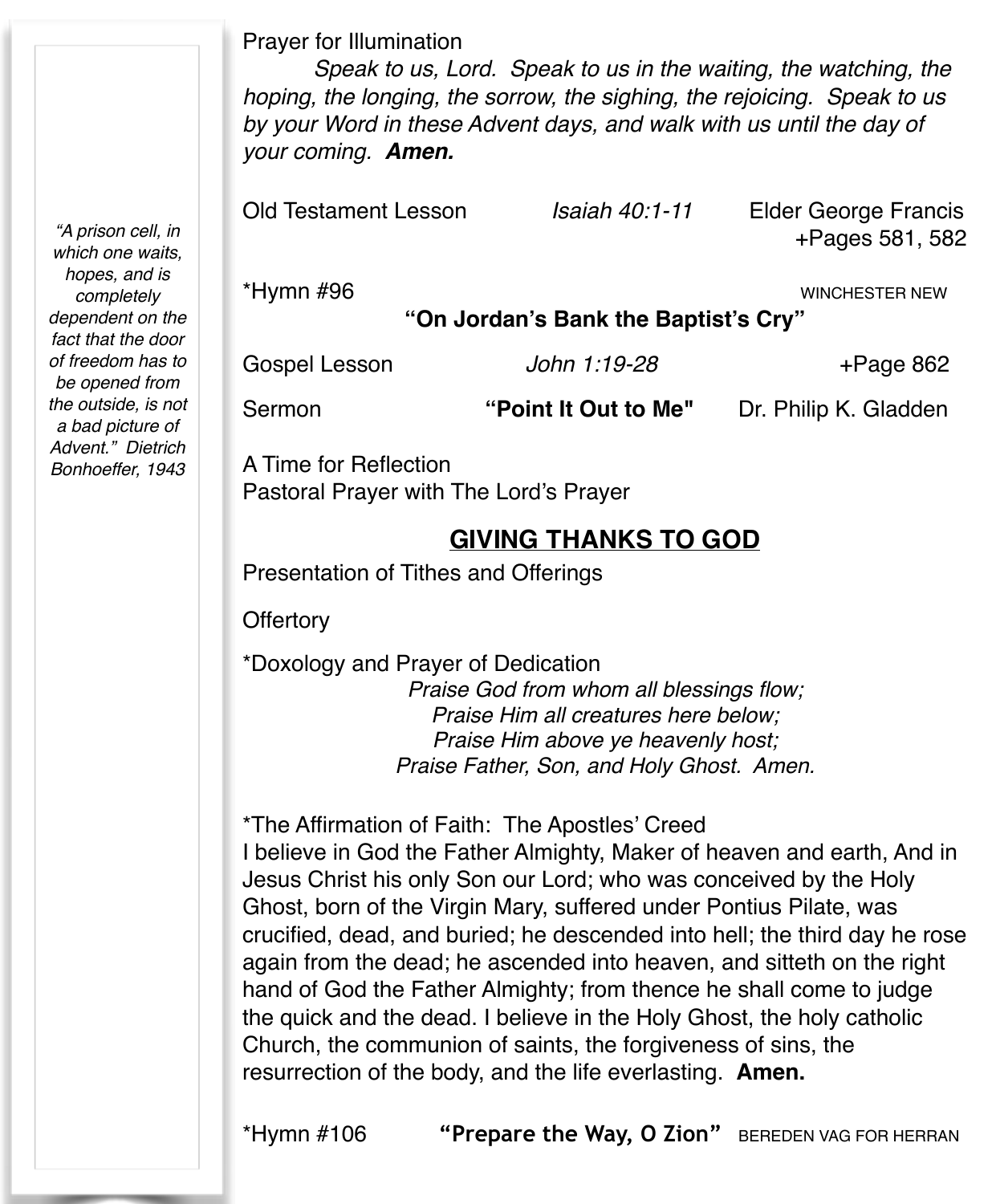Benediction

*Let's approach Christmas with an expectant hush, rather than a lastminute rush." Anonymous*

\*Choral Benediction **"The First Nowell"** English Carol, 1833

*Nowell, Nowell, Nowell, Nowell. Born is the King of Israel.*

\*Postlude

*\*All who are able may stand. +The page number in the pew Bible.*

\*\*\*\*\*\*\*

# **Save the Date! December 8, 2015**



**Dinner and Christmas Lights Hayride 5:30 pm \$26.00 per person Get tickets from Dottie Obenour, Bill Walters, Rick Batchelor, Brenda Long, Gerri Hanson, Sandy Cobb, Lois Edgerton, or Bobby Ives Meet at church to car pool Please get tickets by November 29 Reservations already made. Come and have great food, entertainment, and fellowship!**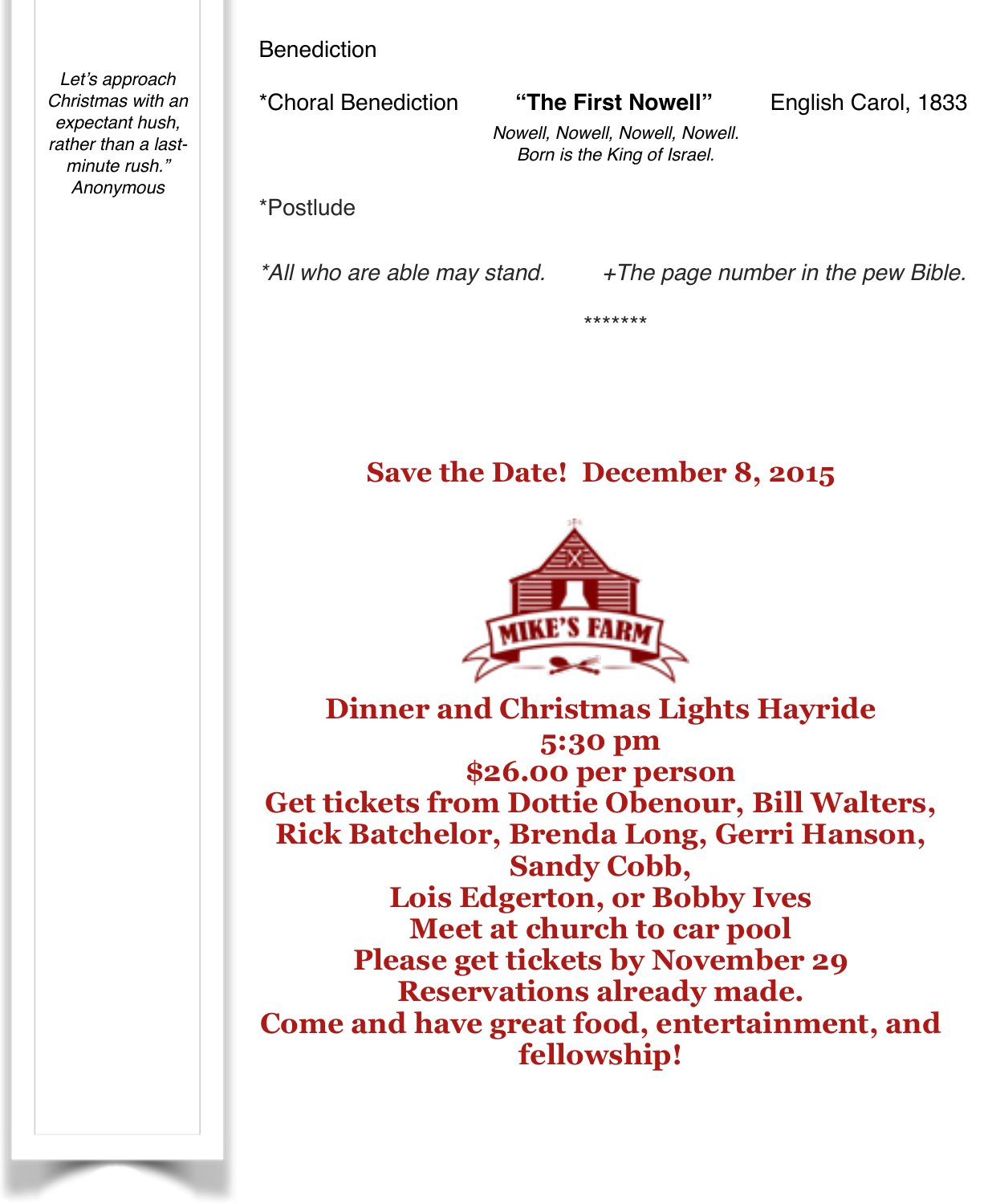| <b>WEEKLY CALENDAR</b>                    |                  |                                                      |  |  |
|-------------------------------------------|------------------|------------------------------------------------------|--|--|
| Sunday, November 29                       |                  | 9:40 am Opening Assembly                             |  |  |
|                                           |                  | 10:00 am Sunday School                               |  |  |
|                                           | 11:00 am Worship |                                                      |  |  |
| Tuesday, December 1                       |                  | 7:00 pm Presbyterian Men Christmas Dinner, Rose Hill |  |  |
|                                           |                  | Restaurant                                           |  |  |
| Wednesday, December 2 5:15-7:00 pm LOGOS! |                  |                                                      |  |  |
|                                           |                  | 6:00 pm Handbells                                    |  |  |
|                                           |                  | 7:30 pm Choir Practice                               |  |  |
| Saturday, December 5                      |                  | 9:30 am Called Meeting of the Presbytery of Coastal  |  |  |
|                                           |                  | Carolina in Clinton, NC                              |  |  |

# **NOTES AND ANNOUNCEMENTS**

- **The congregational meeting** originally scheduled for Sunday, December 6 has been rescheduled for Sunday, December 20 immediately following worship. The purpose of the meeting is to receive the 2016 budget as information, to act on recommended changes in the minister's terms of call, and to hold the annual meeting of the congregation.
- **Today we receive** the 5th Sunday Building Offering. This offering helps us maintain the physical plant and provide facilities for worship, community ministries, preschool, and many other programs of nurture and outreach.
- **The Presbytery of Coastal Carolina** will have a called meeting on Saturday, December 5 at the Graves Memorial Presbyterian Church in Clinton. Elder George Francis and Rev. Philip Gladden will represent our congregation.



*The arrangements in the sanctuary this morning are given to The Glory of God and in loving memory of Harry "Toots" Carlton and William "Bill" Saunders.*



*Thank you to all our church friends for the many cards, calls, meals and countless other acts of love following my knee surgery. What a wonderful blessing to belong to Wallace Presbyterian Church.*

> *With love. Pat and Worth Wilson*